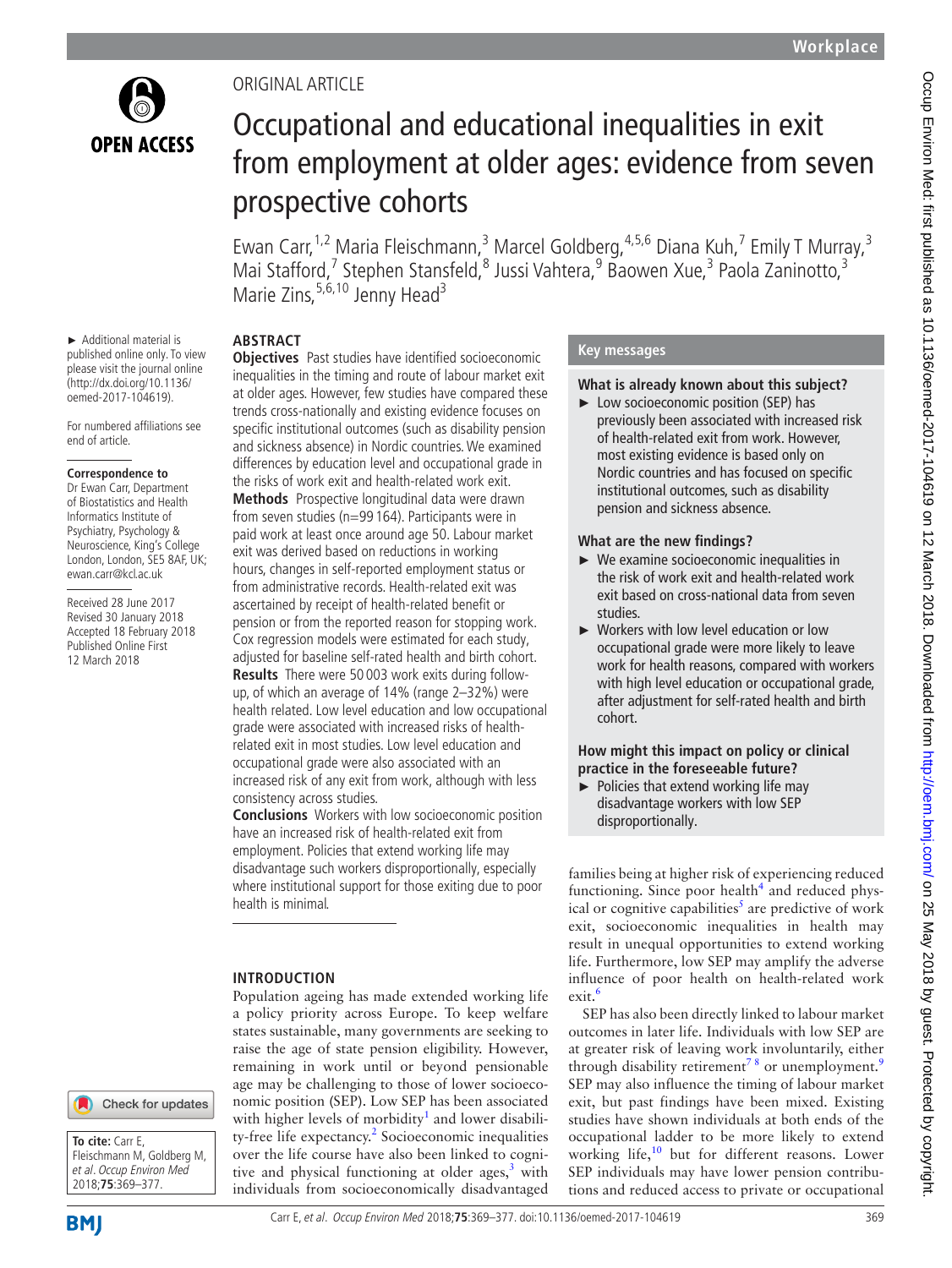pension schemes and, therefore, remain in work out of financial necessity. Higher SEP individuals may retire later because they have better health, stronger attachment to work or are sheltered from labour market constraints associated with involuntary exit (such as unemployment). They tend to have more years of education and later labour market entry, compared with those with low SEP, which also leads to later retirement.<sup>[11](#page-7-9)</sup>

Despite good evidence linking low SEP to poor health and involuntary work exit, existing analyses have several limitations. First, with the exception of the Survey of Health, Ageing and Retirement in Europe (SHARE), $12$  most studies have focused on a single country. Second, existing comparative studies have centred on Nordic countries and are not easily generalisable to other European regions. Third, most existing studies have relied on institutional definitions of health-related work exit (such as disability pension and sickness absence) and few have constructed measures of health-related exit that allow comparison across national contexts. Fourth, few studies have assessed multiple subdomains of  $SER$ <sup>7</sup> such as both education and occupational grade. The objectives of our study were thus to (a) derive a consistent measure of the age of labour market exit; (b) construct measures of health-related exit appropriate to the national context and policy on health-related early retirement and (c) to test associations with low education and low occupational grade.

We stratify our analyses by sex, following past research highlighting the gendered nature of retirement timing and the influence of prior employment trajectories.[13 14](#page-7-11) Whereas men's trajectories traditionally involve continuous paid employment, women's careers are more likely to be interrupted by caregiving or family responsibilities and their retirement decisions are constrained by gendered social and institutional norms.<sup>[15](#page-7-12)</sup> Career disruptions earlier in life due to family formation or caregiving may lead to reduced earnings and lower pension contributions over the life course,<sup>16</sup> which may influence retirement decisions. Many pension systems have historically offered earlier retirement ages for women, for example, in the UK, where, until 2010, women were eligible for statutory pension at age 60, compared with 65 for men.

# **Methods**

## **Data**

Data were drawn from seven independent studies in Finland, France, the UK and the USA. Each of these studies was part of the Research in Extending Working Lives (renEWL) consortium. Finnish data came from three waves of the Finnish Public Sector study (FPS), $^{17}$  and French data were taken from the GAZEL cohort study.[18](#page-7-15) Data for the UK came from the British Household Panel Survey (BHPS), $^{19}$  $^{19}$  $^{19}$  the Whitehall II cohort study, $^{20}$  the English Longitudinal Study of Ageing  $(ELSA)^{21}$  $(ELSA)^{21}$  $(ELSA)^{21}$  and the MRC National Survey of Health and Development (NSHD).<sup>[22](#page-7-19)</sup> Data for the USA were drawn from the Health and Retirement Study  $(HRS).<sup>23</sup>$  $(HRS).<sup>23</sup>$  $(HRS).<sup>23</sup>$ 

The chosen studies differed in their design and population characteristics. The BHPS, ELSA, and HRS are representative of the general population (in ELSA for ages 50+ only) with fieldwork taking place between 1991/1992 and 2014/2015. Whitehall II and the FPS are samples of public sector workers in England and Finland, respectively, with fieldwork between 1991–1994 and 2012–2013. These workers tend to enjoy greater job security and more generous pension entitlements, compared with private sector workers. GAZEL is a sample of employees from Électricité de France-Gaz de France, the French utility company,

with baseline in 1989 and follow-up until 2014. These workers enjoy similar benefits to public sector workers. Employees tend to remain within the company throughout their career, receive regular health assessments and are paid disability and retirement benefits by the company itself. Lastly, the NSHD is a nationally representative birth cohort with fieldwork taking place every 2–3 years since 1946. For this study, we used information from 1989 until 2014. For all studies, therefore, we draw on information collected between 1989 and 2015 (see online [supplemen](https://dx.doi.org/10.1136/oemed-2017-104619)[tary table 1](https://dx.doi.org/10.1136/oemed-2017-104619)).

In all studies, the target sample was participants who were in paid employment at or around age 50. The exact criteria for inclusion in each study are detailed in online [supplemen](https://dx.doi.org/10.1136/oemed-2017-104619)[tary table 1.](https://dx.doi.org/10.1136/oemed-2017-104619) In the general population surveys (BHPS, ELSA and HRS), we selected participants in paid work at least once between ages 45 and 55. In the occupational cohorts (Whitehall II, FPS and GAZEL), we selected employees aged 40–75. For all studies, participants provided informed consent to take part in the original study.

## **Age of labour market exit**

Age of labour market exit was defined as the participant's age at their last exit from paid employment, without subsequent re-employment during follow-up. This was based on self-reported retirement age, administrative or company records or derived as the midpoint between the last interview in paid work and the subsequent interview when the participant was no longer working (see online [supplementary table 2](https://dx.doi.org/10.1136/oemed-2017-104619) for details). Individuals for whom an exit from work was not observed (either because they were still working at the end of follow-up or because they died or left the study before exiting work) were treated as right censored.

## **Health-related labour market exit**

We considered an exit to be 'health related' if one of two conditions was met: (1) the individual reported leaving work (or retiring) due to their own ill health or disability or (2) the individual was receiving a health-related benefit or pension in the 12 months before, or 12 months after, the date they stopped working. The measurement of these criteria varied across the seven studies (see online [supplementary table 2](https://dx.doi.org/10.1136/oemed-2017-104619)).

## **Socioeconomic position**

SEP was measured by education and occupational grade, both collected at baseline via self-completion questionnaires (in NSHD and ELSA, face-to-face interviews were used instead). Baseline here refers to the first time a participant entered the analytical sample, which may be later than the start of the study (eg, NSHD). Education was measured as highest formal qualification and coded in three categories: low, middle and high. 'Low' corresponded to having no education or low level qualifications; 'middle' corresponded in most studies to secondary education (eg, qualifications gained at ages 16–18) and 'high' corresponded to tertiary level qualifications. Occupational grade was also coded in three categories with 'low' representing routine or manual occupations, 'middle' representing intermediate or skilled occupations and 'high' representing professional or managerial occupations (see online [supplementary table 2](https://dx.doi.org/10.1136/oemed-2017-104619) for details).

# **Covariates**

Self-rated health (SRH) was measured at baseline in all studies and recoded as a dummy variable indicating 'poor health'. In all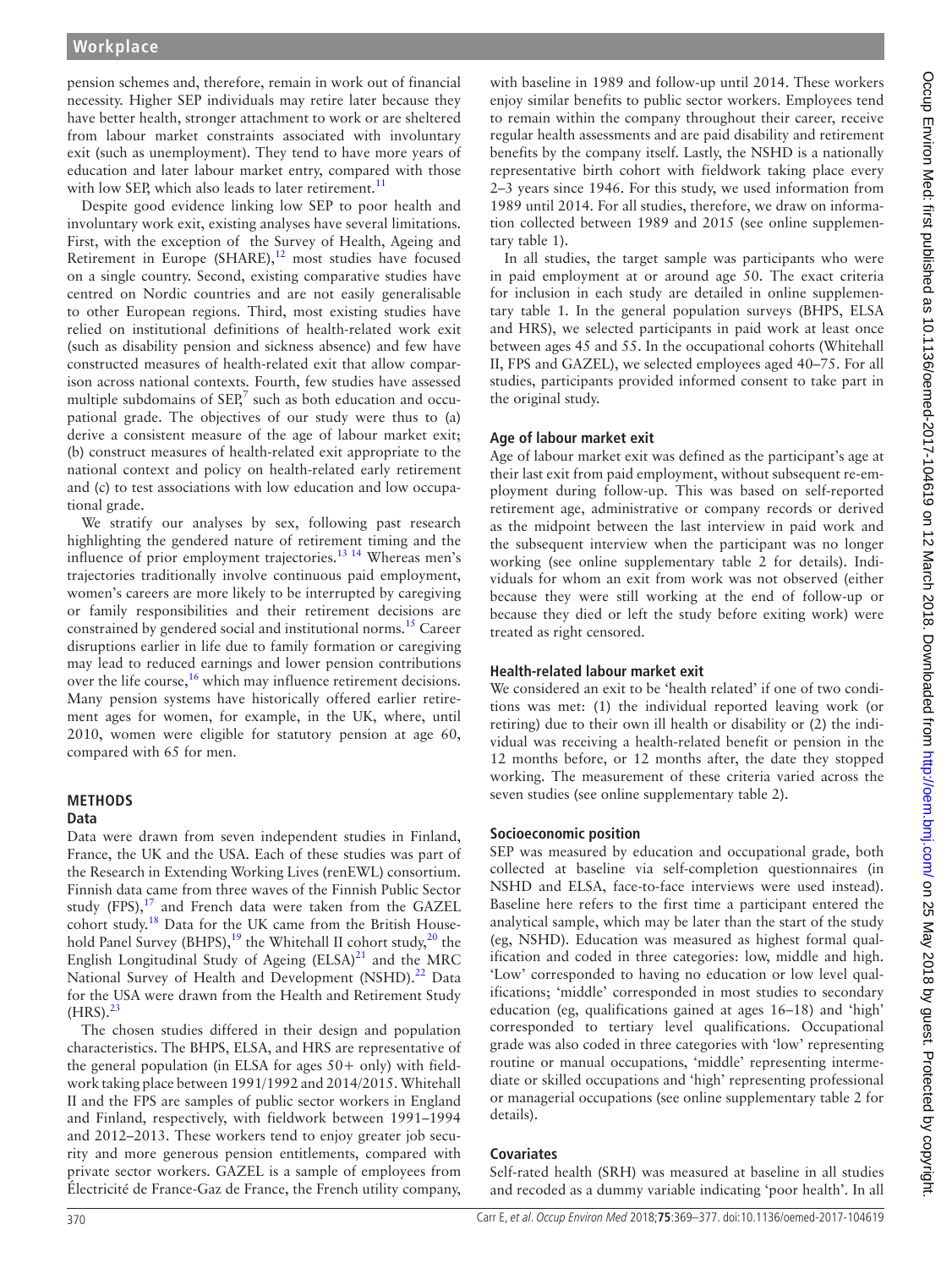studies except GAZEL, participants were asked to assess their general health on a five-point scale. 'Poor health' was indicated by responses of 'Poor' (in ELSA, HRS, NSHD and Whitehall II), 'Poor' or 'Very poor' (in BHPS) and 'Fairly Poor' or 'Poor' (in FPS). Participants in GAZEL rated their general health on an eight-point scale (from 'Very good' to 'Very poor') and the last four categories were grouped as 'poor health'. The wordings of questions and responses for each cohort are given in online [supplementary material.](https://dx.doi.org/10.1136/oemed-2017-104619) Birth cohort was measured with three categories (early, middle and late) based on tertiles of birth year in each cohort.

#### **Statistical analysis**

We analysed individual-level data for each study using Cox proportional hazards regression models (with age as the timescale), having established that the proportional hazards assumption was not violated. Participants were followed from their age at baseline (when they first became eligible for inclusion in our sample) until their last exit from paid work or until right censoring (ie, the age the participant left the study, died or reached the end of follow-up). Models were estimated for 'any exit route' and 'health-related exit' in turn. The former included all exit events, whereas the latter focused on health-related exits only, treating all other exit types as censored. All models were adjusted for poor SRH at baseline, following past studies showing poor health to be associated with early or health-related exit from work.<sup>[4](#page-7-3)</sup> Poor health is more common among individuals with low education or occupational grade, $24$  compared with high, and the association of poor health with health-related exit from work is strongest in low grade occupations.<sup>[6](#page-7-5)</sup> Retirement outcomes may also be influenced by time-varying sociocultural or institutional factors within country, such as changes to statutory pension ages or attitudes towards retirement. We therefore additionally adjusted for birth cohort. Our analyses were stratified by sex, as described above. All models were estimated in *Stata 14*. [25](#page-7-22)

#### **Sensitivity analyses**

We conducted five sensitivity analyses. First, to assess whether our results were influenced by varying study designs, we

repeated all models with studies grouped into three categories: General population survey (BHPS, ELSA and HRS), occupational cohort (FPS, GAZEL and Whitehall II), and birth cohort (NSHD). Group differences were tested using interaction terms (eg, 'low level education'  $\times$  group) and statistical significance assessed using Wald tests  $(\chi^2)$ . Second, using the same approach, we also compared studies according to whether health-related exit was based on administrative data (GAZEL and FPS) or self-report (all other studies). Third, for the BHPS and ELSA, it was possible to compare ascertainment of health exit (ie, based on receipt of health-related benefit or reported reason for stopping). For these studies, we compared results from separate Cox regression models for each measure of health exit. Fourth, recognising that institutional support (eg, pensions or disability benefits) may be more widely available after statutory retirement age, we repeated our analyses with the samples restricted to age  $\leq 65$ , the median statutory retirement age across European countries during follow-up. Finally, since low occupational grade may be related to poor health, and subsequent work exit through the mediating pathway of poorer health, adjusting for poor health may represent overadjustment. We therefore present all models (i) unadjusted, (ii) adjusted for birth cohort only and (iii) adjusted for birth cohort and poor SRH.

#### **Results**

We excluded from our analyses 3889 (3.8%) of 103 053 participants who had missing data for SRH (n=2239), education  $(n=1455)$  or occupational grade  $(n=477)$ . A total of 99164 participants were included in the analysis, of whom 61.0% were women. For this analytical sample, the mean age at baseline was 48.0 years (SD 5.5) and the mean follow-up ranged from 6.9 years in FPS to 18.0 years in NSHD [\(table](#page-2-0) 1). During 834 716 person-years at risk, there were 50 003 work exits, of which 7012 (14.0%) were health related (this varied between studies, from 2.4% in GAZEL to 31.9% in FPS).

A total of 17226 (17.4%) participants had low level education at baseline. This varied considerably across studies, partly due to differences in birth cohort, from 11.4% in FPS to 43.6% in Whitehall II. There were 19237 (19.4%) participants in low

<span id="page-2-0"></span>

| Table 1<br>Descriptive statistics for the analytical sample |     |                  |                                                                                                                                       |                                           |                                          |                                                  |                                                   |                                          |                                                     |
|-------------------------------------------------------------|-----|------------------|---------------------------------------------------------------------------------------------------------------------------------------|-------------------------------------------|------------------------------------------|--------------------------------------------------|---------------------------------------------------|------------------------------------------|-----------------------------------------------------|
| Study                                                       | Sex | Participants (n) | Mean (range) age at<br>baseline                                                                                                       | Mean (range)<br>of years of follow-<br>up | Participants (n)<br>(%) with poor<br>SRH | Participants (n)<br>$(\%)$ with low<br>education | Participants (n)<br>$(\%)$ with low<br>occupation | Work<br>exits (n)<br>during<br>follow-up | Health-<br>related<br>exits (n) (% of<br>all exits) |
| <b>BHPS</b>                                                 | M   | 1261             | 47.1 (45.0–55.0)                                                                                                                      | $7.3(0.5-17.5)$                           | 100(7.9)                                 | 226 (17.9)                                       | 552 (43.8)                                        | 548                                      | 123(22.4)                                           |
|                                                             | F   | 1454             | 46.8 (45.0-55.0)                                                                                                                      | $7.3(0.6 - 17.5)$                         | 118(8.1)                                 | 332 (22.8)                                       | 424 (29.2)                                        | 682                                      | 180 (26.4)                                          |
| <b>ELSA</b>                                                 | M   | 1557             | 52.1 (45.0-55.0)                                                                                                                      | $7.2(1.0-14.4)$                           | 51(3.3)                                  | 344 (22.1)                                       | 630 (40.5)                                        | 734                                      | 94 (12.8)                                           |
|                                                             | F   | 2300             | 51.3 (45.0-55.0)                                                                                                                      | $7.0(0.9 - 14.5)$                         | 68 (3.0)                                 | 609 (26.5)                                       | 878 (38.2)                                        | 1055                                     | 146 (13.8)                                          |
| <b>NSHD</b>                                                 | M   | 1055             | 43.0 (43.0-43.0)                                                                                                                      | $18.8(1.0 - 25.0)$                        | 31(2.9)                                  | 413 (39.1)                                       | 110(10.4)                                         | 782                                      | 114 (14.6)                                          |
|                                                             | F   | 1084             | 43.0 (43.0-43.0)                                                                                                                      | $17.2(1.0 - 25.0)$                        | 18(1.7)                                  | 432 (39.9)                                       | 140 (12.9)                                        | 949                                      | 144 (15.2)                                          |
| Whitehall II                                                | M   | 5017             | 49.1 (39.6-62.9)                                                                                                                      | $11.7(0.0 - 22.3)$                        | 457(9.1)                                 | 1878 (37.4)                                      | 333 (6.6)                                         | 3658                                     | 292(8.0)                                            |
|                                                             | F   | 2151             | $50.1(39.6 - 62.1)$                                                                                                                   | $9.8(0.0 - 21.9)$                         | 297 (13.8)                               | 1244 (57.8)                                      | 814 (37.8)                                        | 1690                                     | 170 (10.1)                                          |
| <b>FPS</b>                                                  | M   | 11415            | 48.8 (40.0-65.0)                                                                                                                      | $6.7(0.1 - 11.0)$                         | 820(7.2)                                 | 1660 (14.5)                                      | 3986 (34.9)                                       | 3258                                     | 912(28.0)                                           |
|                                                             | F   | 45335            | 48.2 (40.0-65.0)                                                                                                                      | $6.9(0.1 - 11.0)$                         | 2068 (4.6)                               | 4824 (10.6)                                      | 6731 (14.8)                                       | 12563                                    | 4141 (33.0)                                         |
| GAZEL                                                       | M   | 14657            | 45.0 (41.0-50.0)                                                                                                                      | $10.0(0.0 - 25.0)$                        | 1111(7.6)                                | 2908 (19.8)                                      | 1741 (11.9)                                       | 14657                                    | 252(1.7)                                            |
|                                                             | F   | 3719             | 44.3 (40.0-50.0)                                                                                                                      | $11.1(0.1 - 25.0)$                        | 373 (10.0)                               | 1169 (31.4)                                      | 714 (19.2)                                        | 3719                                     | 177(4.8)                                            |
| <b>HRS</b>                                                  | M   | 3724             | $52.9(45.1 - 56.0)$                                                                                                                   | $11.2(2.0-22.7)$                          | 315(8.5)                                 | 577 (15.5)                                       | 1166(31.3)                                        | 2798                                     | 129(4.6)                                            |
|                                                             | F   | 4435             | 51.7 (45.0-56.0)<br>DUDC DARRELLIS  LED  LEICA PUBLIC  MULLERLLUCA  LUCEDO PUBLICALIS CULUI CATELEL ARMA D. PUBLIC D. BUDDO IL HALULU | $11.3(2.0 - 22.6)$                        | 299 (6.7)                                | 610 (13.8)                                       | 1018 (23.0)                                       | 3293                                     | 138 (4.2)                                           |

BHPS, British Household Panel; ELSA, English Longitudinal Study of Ageing; FPS, Finnish Public Sector Study; GAZEL, Electricité De France-Gaz De France; HRS, Health and Retirement Study; NSHD, National Survey of Health and Development; SRH, self-rated health.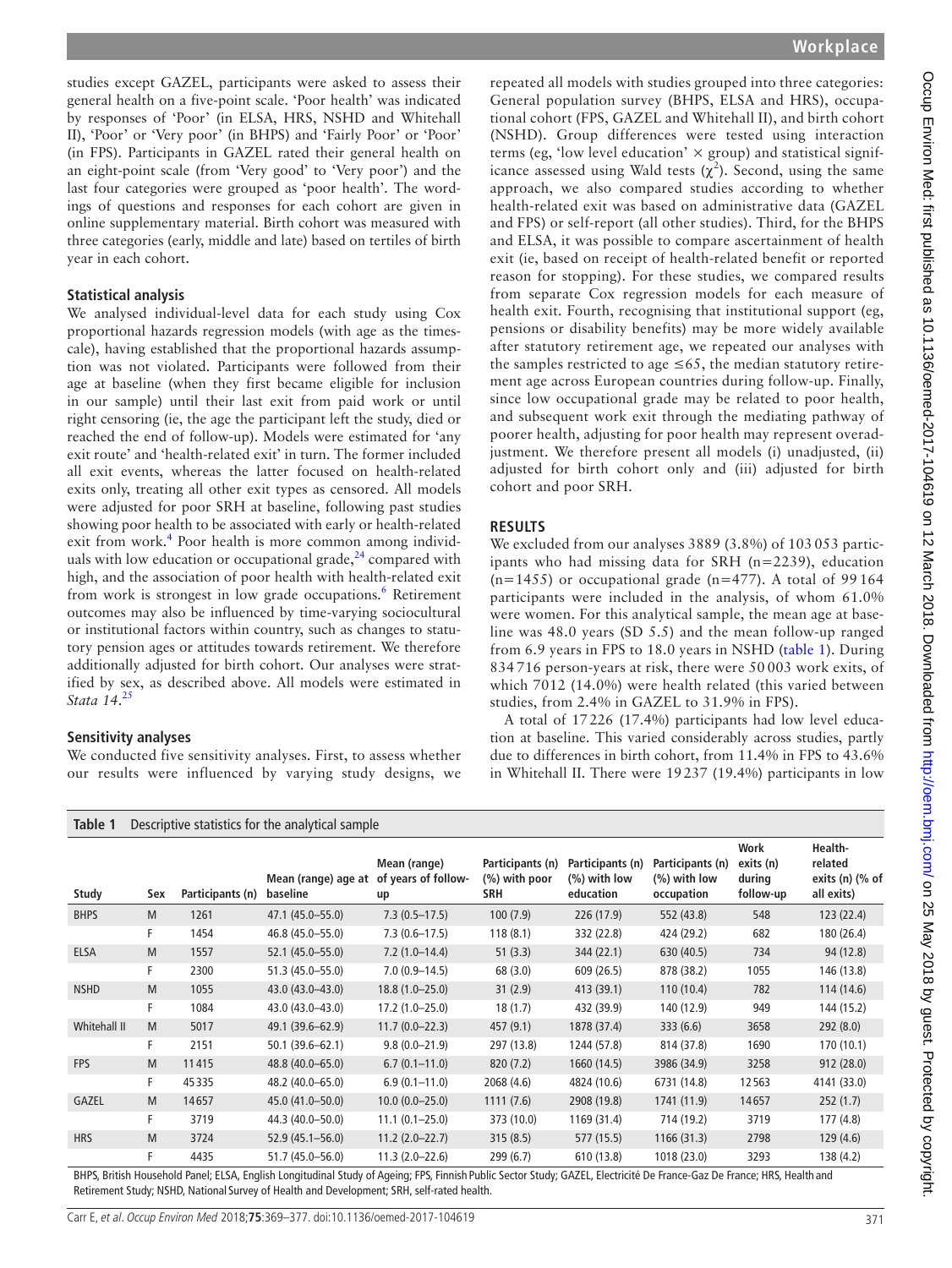

**Figure 1** Association of low level education with risk of any work exit. BHPS, British Household Panel; ELSA, English Longitudinal Study of Ageing; FPS, Finnish Public Sector Study; GAZEL, Electricit é De France-Gaz De France; HRS, Health and Retirement Study; NSHD, National Survey of Health and Development.

grade occupations and 6126 (6.2%) with poor SRH at baseline. Across all studies, poor health was more common among individuals with low compared with high occupational grade (9.2% vs 4.7%) and with low level education (9.1% vs 4.7%), consistent with past research.<sup>24</sup> Women were on average less likely than men to have low level education (15.2% vs 20.7%) or low occupational grade (17.7% vs 22%), but this varied by study. Sex differences in low education were small (<10%) in all studies except Whitehall II, where women were considerably more likely than men to have low level education (57.8 and 37.4 per cent, respectively). Sex differences in occupational grade were more substantial. In Whitehall II, women were much more likely to be in low grade employment than men (37.8% vs 6.6%), and male employees in the FPS were more likely than female employees to be in low grade occupations (34.9% vs 14.8%). These differences may reflect the nature of civil service or public sector recruitment, compared with the private sector.

#### **Any exit**

Figures [1 and 2](#page-3-0) present associations of low education and low occupational grade with risk of exit from paid work (for all routes, including health-related exit), stratified by sex and adjusted for poor SRH and birth cohort. There was considerable heterogeneity in the findings. Low level education [\(figure](#page-3-0) 1) was associated with an increased risk of exit from paid work in 5/7 studies for men and women, though this did not attain statistical significance in some. For women, significantly raised HRs were observed in the HRS, Whitehall II and GAZEL, ranging from 1.18 (95% CI 1.06 to 1.30) in HRS to 1.62 (95% CI 1.44 to 1.83) in GAZEL; for men, in the HRS, Whitehall II, FPS and GAZEL, with HRs ranging from 1.22 (95% CI 1.10 to 1.36) in HRS to 2.54 (95% CI 2.41 to 2.67) in GAZEL. Low occupational grade ([figure](#page-4-0) 2) was associated with significantly increased risk of work exit in three studies for both women (FPS, Whitehall II and GAZEL) and men (HRS, FPS and GAZEL). HRs for women ranged from 1.13 (95% CI 1.07 to 1.19) in FPS to 1.35 (95% CI 1.20 to 1.52) in GAZEL; for men from 1.29 (95% CI

<span id="page-3-0"></span>1.18 to 1.42) in HRS to 1.88 (95% CI 1.78 to 1.99) in GAZEL. In some studies, middle level education (compared with high) was associated with increased risk of exit from work (see online [supplementary table 3\)](https://dx.doi.org/10.1136/oemed-2017-104619), but these associations were weaker and some not statistically significant.

# **Health-related exit**

The results for health-related exit from work (figures [3 and 4](#page-4-1)) were more consistent. A positive, statistically significant association between low level education and health-related exit from work was observed for men in all studies, and for women in all studies except ELSA and NSHD. For women in ELSA and NSHD, the association was in the same direction but borderline significant. Statistically significantly raised HRs for women ranged from 1.83 (95% CI 1.21 to 2.78) in Whitehall II to 2.24 (95% CI 2.06 to 2.45) in FPS. For men, from 1.52 (95% CI 1.16 to 1.99) in Whitehall II to 3.47 (95% CI 2.27 to 5.28) in GAZEL.

Low occupational grade was strongly associated with health-related exit from work in all studies, although it did not attain statistical significance for men in NSHD. For women, HRs ranged from 1.66 (95% CI 1.04 to 2.65) in NSHD to 3.42 (95% CI 3.09 to 3.78) in FPS; for men from 2.29 (95% CI 1.45 to 3.64) in BHPS to 4.60 (95% CI 3.19 to 6.63) in GAZEL. Middle occupational grade (compared with high) was associated with increased risk of health-related exit in 3/7 and 5/7 studies for women and men, respectively (see online [supplementary table 6](https://dx.doi.org/10.1136/oemed-2017-104619)).

## **Sensitivity analyses**

There were some differences in the risk of work exit based on study design (see online [supplementary table 7](https://dx.doi.org/10.1136/oemed-2017-104619)), but these were largely driven by differences between the birth cohort (NSHD) and other studies. Where statistically significant Wald  $\chi^2$  statistics were observed (indicating a difference by study design), the HR for NSHD tended to not attain statistical significance, whereas the HRs for 'general population survey' and 'occupational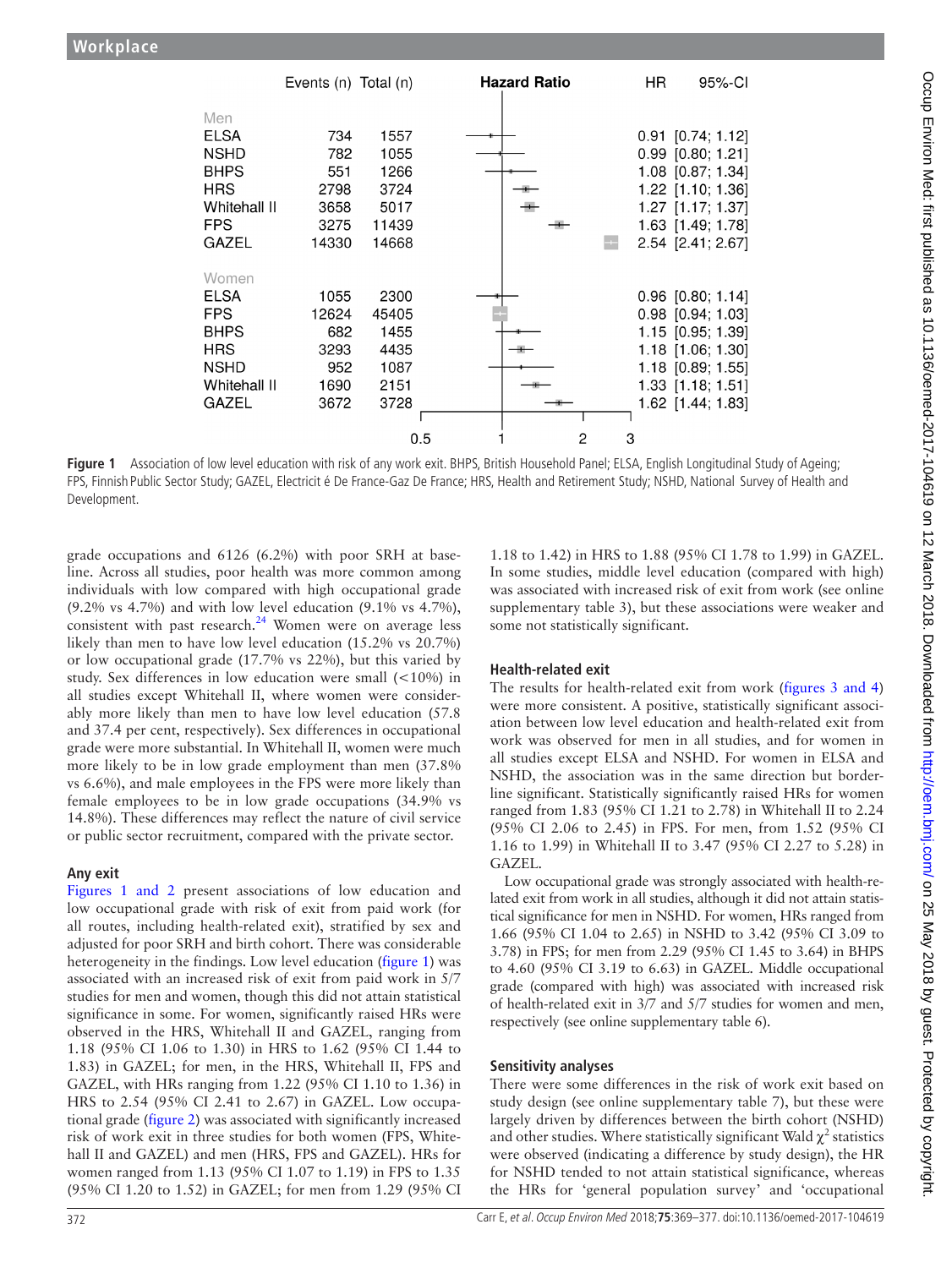

<span id="page-4-0"></span>Adjusted for poor self-rated health (all studies) and birth cohort (all studies except NSHD).

**Figure 2** Association of low occupational grade with risk of any work exit. BHPS, British Household Panel; ELSA, English Longitudinal Study of Ageing; FPS, Finnish Public Sector Study; GAZEL, Electricit é De France-Gaz De France; HRS, Health and Retirement Study; NSHD, National Survey of Health and Development.

cohort' tended to be similar and have overlapping CIs. There were two exceptions. First, men with low occupational grade in occupational cohorts were at greater risk of health-related exit  $(HR=4.71; 95\% \text{ CI } 4.12 \text{ to } 5.39)$  compared with men with low occupational grade in the general population surveys (2.57; 95% CI 1.96 to 3.38). Second, women with low level education in general population surveys were at greater risk of health-related exit (2.75; 95% CI 2.14 to 3.52) compared with women in occupational cohorts (1.79; 95% CI 1.65 to 1.94).

We observed stronger associations between low occupational grade and health-related exit when health exit was assessed based on register data rather than self-report, but in all cases the associations were positive and statistically significant (see online [supplementary table 7](https://dx.doi.org/10.1136/oemed-2017-104619)).

Changing the measurement of 'health-related exit' in the BHPS did not influence our results. Associations of low education and low occupational grade with the risk of health exit were similar whether based on the 'reason for stopping work' or the 'receipt of health-related benefit or pension'. However, in ELSA, the association of low occupational grade with the risk of health-related work exit was higher when health exit was based on the 'reason for stopping work' measure (HR=3.41 (95% CI 1.76 to 6.62) and 11.56 (95% CI 3.54 to 37.79) for women and men, respectively), compared with when using the measure of 'receipt of health-related benefit' (HR=1.56 (95% CI 1.01 to 2.41) and 2.23 (95% CI 1.33 to 3.76) for women and men, respectively).

When we restricted the analytical sample to ages 40–65, most estimates were unchanged (see online [supplementary tables](https://dx.doi.org/10.1136/oemed-2017-104619)

|                                                                                                         | Events (n) Total (n)                           |                                                              | <b>Hazard Ratio</b> | HR. | 95%-CI                                                                                                                                          |
|---------------------------------------------------------------------------------------------------------|------------------------------------------------|--------------------------------------------------------------|---------------------|-----|-------------------------------------------------------------------------------------------------------------------------------------------------|
| Men<br>Whitehall II<br><b>BHPS</b><br><b>HRS</b><br><b>ELSA</b><br><b>NSHD</b><br><b>FPS</b><br>GAZEL   | 292<br>123<br>129<br>94<br>114<br>918<br>252   | 5017<br>1266<br>3724<br>1557<br>1055<br>11439<br>14668       |                     |     | 1.52 [1.16; 1.99]<br>2.21 [1.44; 3.39]<br>2.44 [1.57; 3.81]<br>2.44 [1.25; 4.79]<br>2.53 [1.30; 4.94]<br>3.09 [2.60; 3.67]<br>3.47 [2.27; 5.28] |
| Women<br>GAZEL<br><b>ELSA</b><br>Whitehall II<br><b>BHPS</b><br><b>HRS</b><br><b>NSHD</b><br><b>FPS</b> | 177<br>146<br>170<br>180<br>138<br>145<br>4155 | 3728<br>2300<br>2151<br>1455<br>4435<br>1087<br>45405<br>0.5 | 2                   | 6   | 1.32 [0.78; 2.24]<br>1.62 [0.97; 2.70]<br>1.83 [1.21; 2.78]<br>1.94 [1.31; 2.86]<br>2.09 [1.31; 3.33]<br>2.23 [0.97; 5.11]<br>2.24 [2.06; 2.45] |

<span id="page-4-1"></span>Adjusted for poor self-rated health (all studies) and birth cohort (all studies except NSHD).

**Figure 3** Association of low level education with risk of health-related work exit. BHPS, British Household Panel; ELSA, English Longitudinal Study of Ageing; FPS, Finnish Public Sector Study; GAZEL, Electricit é De France-Gaz De France; HRS, Health and Retirement Study; NSHD, National Survey of Health and Development.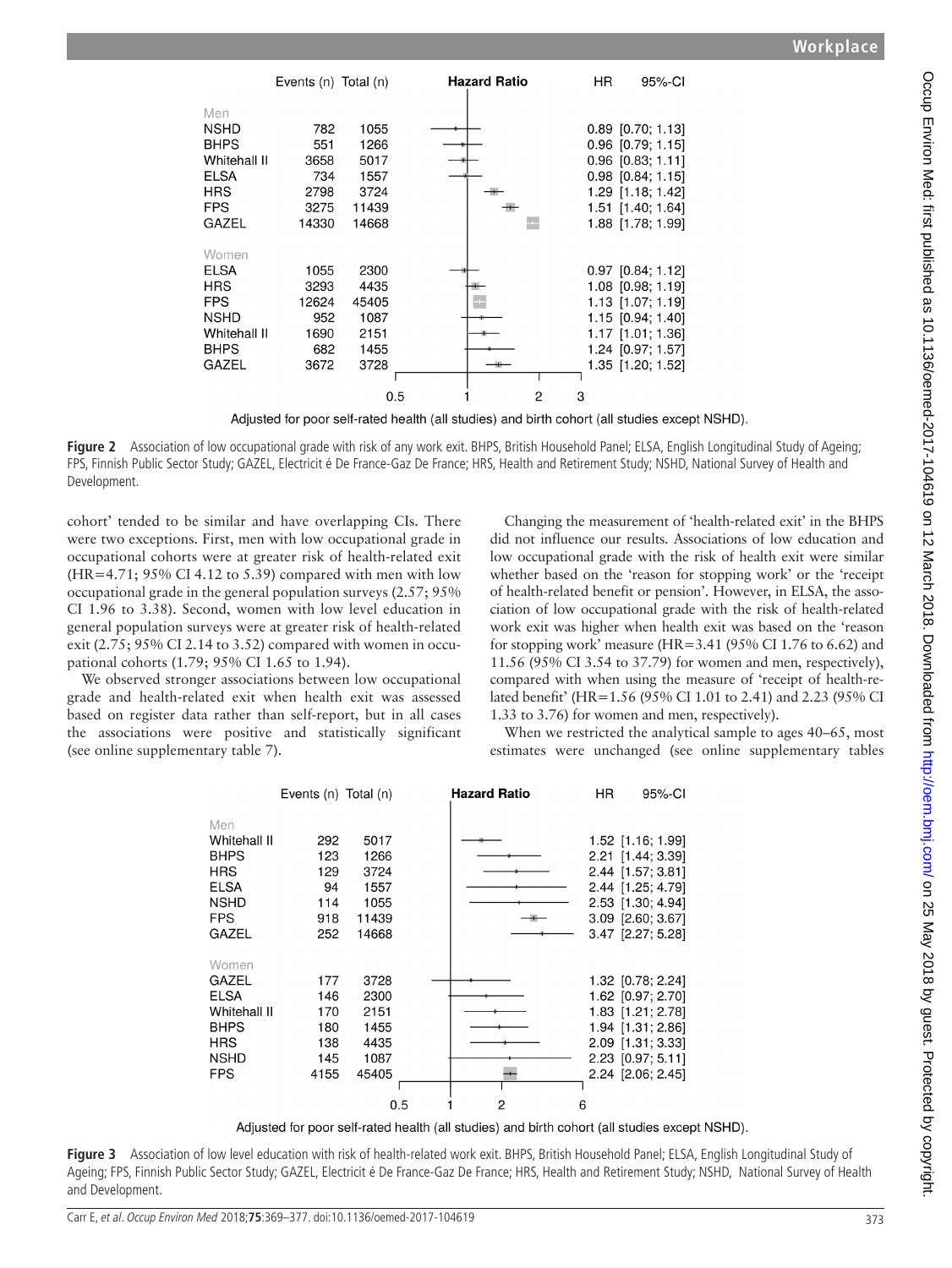|                                                                                                         | Events $(n)$ Total $(n)$                       |                                                       | <b>Hazard Ratio</b> | HR. | 95%-CI                                                                                                                                          |
|---------------------------------------------------------------------------------------------------------|------------------------------------------------|-------------------------------------------------------|---------------------|-----|-------------------------------------------------------------------------------------------------------------------------------------------------|
| Men<br><b>NSHD</b><br><b>BHPS</b><br><b>ELSA</b>                                                        | 114<br>123<br>94                               | 1055<br>1266<br>1557                                  |                     |     | $1.61$ [0.90; 2.89]<br>2.29 [1.45; 3.64]<br>2.38 [1.48; 3.81]                                                                                   |
| <b>HRS</b><br><b>FPS</b><br>Whitehall II<br>GAZEL                                                       | 129<br>918<br>292<br>252                       | 3724<br>11439<br>5017<br>14668                        |                     |     | 2.39 [1.46; 3.91]<br>3.12 [2.64; 3.70]<br>3.86 [2.74; 5.44]<br>4.60 [3.19; 6.63]                                                                |
| Women<br><b>NSHD</b><br><b>ELSA</b><br><b>BHPS</b><br><b>HRS</b><br>Whitehall II<br>GAZEL<br><b>FPS</b> | 145<br>146<br>180<br>138<br>170<br>177<br>4155 | 1087<br>2300<br>1455<br>4435<br>2151<br>3728<br>45405 |                     |     | 1.66 [1.04; 2.65]<br>2.04 [1.36; 3.07]<br>2.23 [1.34; 3.73]<br>2.41 [1.51; 3.83]<br>2.80 [1.57; 4.97]<br>3.39 [1.72; 6.70]<br>3.42 [3.09; 3.78] |
|                                                                                                         |                                                | 0.5                                                   | 2                   | 6   |                                                                                                                                                 |

Adjusted for poor self-rated health (all studies) and birth cohort (all studies except NSHD).

**Figure 4** Association of low occupational grade with risk of health-related work exit. BHPS, British Household Panel; ELSA, English Longitudinal Study of Ageing; FPS, Finnish Public Sector Study; GAZEL, Electricit é De France-Gaz De France; HRS, Health and Retirement Study; NSHD, National Survey of Health and Development.

[3–6\)](https://dx.doi.org/10.1136/oemed-2017-104619), but there were several important differences. Some associations were attenuated to non-significance when estimated for the restricted sample (eg, the association between low level education and risk of health-related exit for men in Whitehall II). In other cases, we found the reverse, that is, positive associations only attained statistical significance when estimated for the restricted sample. Notably, among Whitehall II participants aged 40–75, whereas the association between low occupational grade and 'any exit' from work was positive or not statistically significant (for women and men, respectively), when estimated for ages 40–65 these associations were negative and statistically significant. For Whitehall II participants at or below statutory retirement age, therefore, low occupational grade (compared with high) was associated with reduced risk of exit from work.

Finally, there were no substantive differences when comparing results that were unadjusted, adjusted for birth cohort only or adjusted for birth cohort and poor SRH (see online [supplemen](https://dx.doi.org/10.1136/oemed-2017-104619)[tary tables 3–6\)](https://dx.doi.org/10.1136/oemed-2017-104619).

## **Discussion**

For the first time, prospective individual participant data from seven studies (n=99164) were used to test associations of low education and low occupational grade with the risks of work exit in older age. We found strong socioeconomic inequalities in the risk of health-related work exit. After adjustment for poor SRH and birth cohort, low education and low occupational grade were associated with an increased risk of leaving work for health reasons in 6/7 studies. Older workers with low SEP were also more likely to stop working for any reason (whether health-related or not), but the results were more heterogeneous and did not attain statistical significance in all studies.

This analysis builds upon past evidence highlighting inequalities in labour market outcomes in later life. Our study is one of the first to assess health-based exit by combining individual accounts (ie, the 'reason for stopping work') with information on receipt of health-related social transfers. It is also one of few

studies to examine health-related exit using longitudinal data from outside Nordic countries, to compare multiple countries or to assess both 'any exit' and 'health-related' exits from work.

Our main findings are consistent with previous studies of socioeconomic and educational differences in labour market exit. A register-based study in Finland found a higher risk of disability retirement among men and women with low education and low SEP.<sup>67</sup> Educational differences in work exit were found among Dutch workers<sup>[9](#page-7-7)</sup> and educational differences in disability pension were found in a study of Swedish men.<sup>8</sup> This has important implications for current policies regarding extended working life. Many Western countries are seeking to increase state pension ages, in line with rising life expectancy. Some countries, including the UK, have introduced legislation to remove compulsory retirement ages. Retirement age is typically calculated by sex and rarely takes into account other factors such as family circumstances or SEP. Our results suggest that the opportunities for extended working may depend on SEP, whereby older workers are more likely to leave work due to poor health if they are less educated or work in manual or routine occupations, compared with those with tertiary qualifications or professional occupational groups. Policies which extend working life, therefore, are likely to disadvantage such workers disproportionally—especially in countries where institutional support for health-based work withdrawal is minimal.

Less consistent findings regarding the risk of 'any exit' from work may reflect contrasting 'push' and 'pull' influences on the decision to continue working. On the one hand, workers with low SEP are more likely to experience poor health or disability, compared with those with high SEP, and thus be forced to exit the labour market early. On the other hand, these workers are more likely (compared with those with higher SEP) to lack the necessary pension contributions or financial resources needed to retire $^{26}$  and may be forced to keep working. Conversely, highly educated workers in upper occupational groups may have the financial resources that would enable early retirement, but may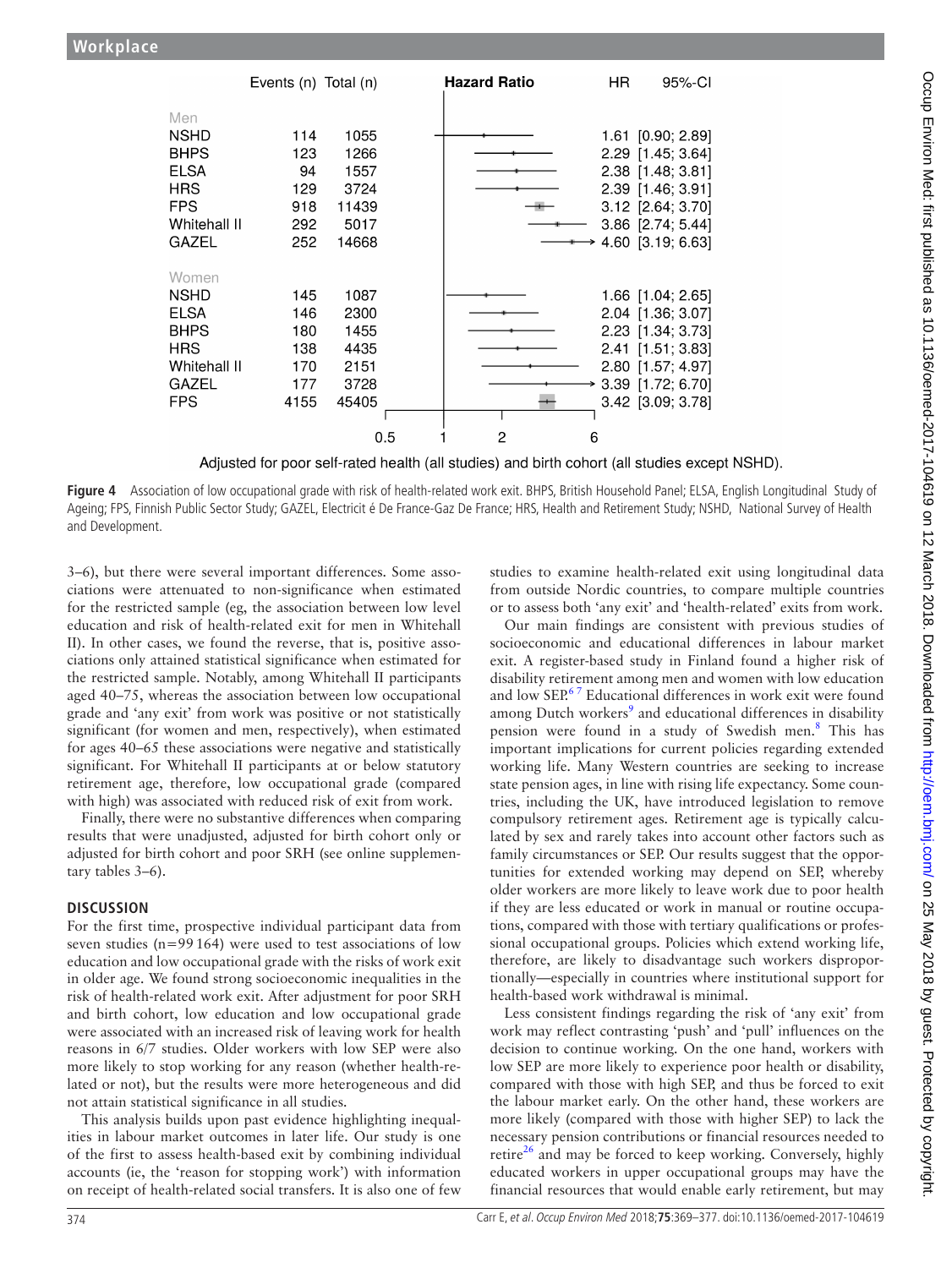opt to continue working due to high levels of organisational commitment<sup>27</sup> or job satisfaction.<sup>28</sup> They may also be better placed to continue working even with a health condition, for example, by making necessary changes to their work environment or arrangements.

In some studies, we found no association between low SEP and work exit, which may be attributable to sample selection. We restricted our analysis to participants who were working at least once at ages 45–55 and omitted those who left the labour market earlier or never worked at all. Lifetime SEP has previously been linked to health<sup>29</sup> and employment<sup>30</sup> outcomes in later life. Our sample is likely to be healthier and better educated than participants who exited the labour market before age 45. Low SEP is associated with poor health and non-employment in midlife, which in turn predict early labour market exit. Low SEP may influence retirement timing via outcomes in midlife and by selecting a sample of older workers we may be underestimating the influence of SEP on retirement timing.

Alternatively, heterogeneous results may reflect contextual differences between the UK and other countries, for example, with regard to statutory pension age or eligibility. For men outside the UK, low SEP was consistently associated with an increased risk of 'any exit', whereas no association was found in most British studies. The included studies varied markedly in their design, ascertainment of age of exit from paid work and route of exit, measurement of covariates and population characteristics. Some were nationally representative, whereas other captured particular occupational sectors (the public sector in Finland, the GAZEL study of gas and electricity employees and civil servants in the Whitehall II study). Such heterogeneity requires that our findings are interpreted on a study-bystudy basis. Low education and low occupational position were predictive of health-related exit in most studies, but with varying strengths of association. These differences must be interpreted within the institutional and policy context of each study. Factors such as statutory pension age, delayed retirement incentives or the availability and generosity of disability retirement schemes will shape routes out of the labour market.

## **Limitations**

Strengths of our study included the long follow-up, adjustment for a harmonised measure of SRH, the inclusion of a range of study types across several countries and the combination of self-report and administrative data to ascertain health exit. Past studies have shown low education or low occupational grade to predict disability pension<sup>[7](#page-7-6)</sup> or sickness absence,  $31$  but most have relied on administrative definitions of ill health.

Deriving a consistent measure of health-related exit is a major challenge for cross-national research, given national differences in retirement and social security policies. However, despite such policy differences, it is of interest to compare socioeconomic inequalities in health-related exit among different cohorts. While we identified a measure of health-related exit for all countries, we cannot rule out the possibility that observed differences in health-related exit may partly reflect the use of inconsistent measures.

The measurement of 'health-related' work exit was based on receipt of health-related social transfer and/or the reported reason for exit. Policies regarding disability pension or benefit vary considerably across countries in terms of generosity, eligibility and coverage. An exit from work was more likely to be identified as health-based if the individual lived in a country with lower eligibility criteria. Our analysis ascertained receipt of health benefit based on either self-report or linkage to

administrative records. Individuals may under-report benefit receipt $32$  or fail to take up the available support, and these individuals may differ systematically from those who do receive benefits.<sup>33</sup> Policy change within countries, over time, may also influence uptake of benefits.<sup>[34](#page-8-4)</sup>

Our analysis focused on exit from paid work rather than retirement, to avoid reproducing institutional definitions regarding statutory retirement that vary across countries and over time. However, ascertaining final labour market exit is difficult. Except in the case of death, individuals can always return to work, following an initial exit, although re-employment becomes less likely with age.<sup>35</sup> Where studies had linkage to national or occupational employment registers (eg, FPS), it was possible to follow respondents beyond the fieldwork period, thus final labour market exit could be reliably determined. By contrast, in other cohorts, where participants may leave the study after an initial work exit, we cannot be certain that individuals do not later return to work. Past studies suggest unretirement (ie, re-employment after an initial exit) rates of around 20 per cent. $36$  However, since some participants left work more than once, the proportion re-entering the labour market after the end of follow-up is likely to be lower.

To mitigate these problems, we combined benefit receipt with information on the 'reason for stopping work'. However, reporting of health and disability has been shown to vary consid-erably between countries<sup>[37](#page-8-7)</sup> and by education,<sup>38</sup> with more highly educated individuals tending to assess health more negatively. Health reporting may also be influenced by economic incentives, particularly among disabled or retired respondents, or where social transfers are conditional on poor health. At the same time, however, our findings regarding health-related exit were remarkably consistent between the studies and sensitivity analyses showed similar results when exit route was ascertained by register linkage or self-report.

We were unable to examine inequalities in other routes of exit, such as unemployment or 'homemaker', due to small numbers and because these exit types were not measured in all studies. Although we adjusted for SRH, we were unable to adjust for objective health status at baseline and in several studies we relied solely on self-reported measures of work status. Future studies should consider incorporating electronic medical records or administrative data instead. Related to this, we did not adjust for other potential confounders, such as marital status or partner's employment status. Partly, this was due to difficulties achieving harmonised measures, but more importantly, the aim of our study was to describe socioeconomic inequalities in work exit, not to explain them.

A further limitation is that our analyses did not take account of institutional differences, such as pension availability or retirement policies which are complex and vary between countries<sup>[39](#page-8-9)</sup> and by occupational sector within countries. As well as influencing the average age of exit, these pension differences may be related to socioeconomic inequalities in age of exit. Investigating the role of pension and retirement policy would require inclusion of studies from additional countries as well as data on eligibility and extent of company pensions or quasi-experimental studies that evaluate the influence of changes in pension policy on labour market participation.

To conclude, we found inequalities in the risk of leaving work for health reasons according to levels of education and occupational grade. These differences were larger in some studies than others and generally were higher in the occupational cohorts (FPS, GAZEL and Whitehall II) compared with the general population surveys, which may reflect better access to sickness absence or disability pension among public sector workers. Our results for 'any exit' were less consistent, perhaps reflecting that this outcome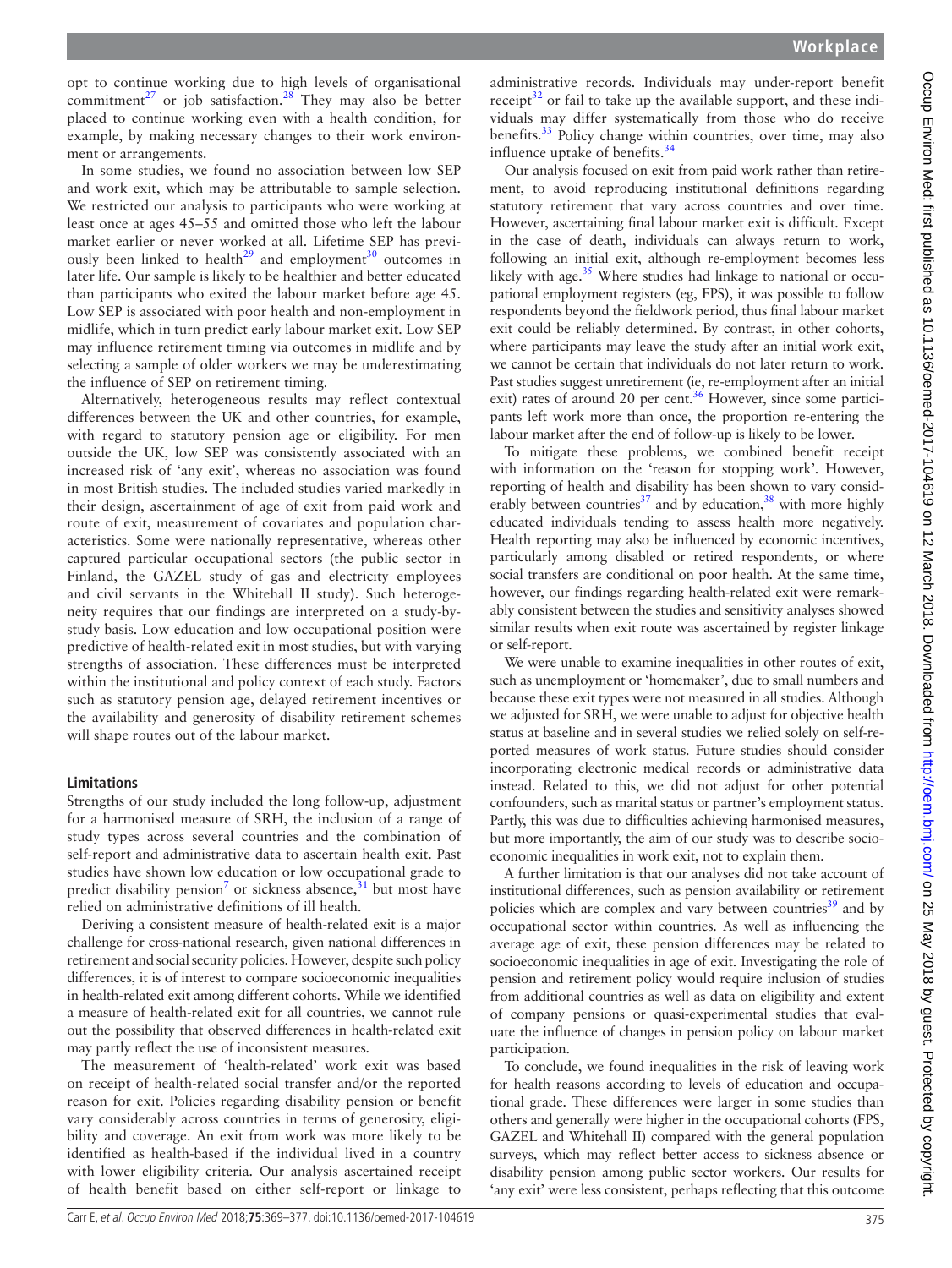## **Workplace**

incorporates various reasons for stopping work—both push (eg, lay-offs) and pull (eg, pension eligibility). By contrast, low education and low occupational grade were associated with an increased risk of health exit for men and women in almost all studies. This calls for greater flexibility in polices that extend working life and recognition of the barriers to continued employment, such as poor health. Socioeconomic inequalities in health may result in different abilities to work to current pensionable age, thus policies that universally extend working life may disadvantage workers in poorer health. Future research should expand to include a wider range of countries and address the limitations listed above, most notably, the reliance on self-reported assessments of health status and labour market exit.

#### **Author affiliations**

<sup>1</sup>Department of Epidemiology and Public Health, University College London, London, UK

<sup>2</sup> Department of Biostatistics and Health Informatics, Institute of Psychiatry,

Psychology & Neuroscience, King's College London, London, SE5 8AF, UK <sup>3</sup>Department of Epidemiology and Public Health, University College London, London,

UK

<sup>4</sup>INSERM, Population-based Epidemiologic Cohorts Unit-UMS 011, Villejuif, France<br><sup>5</sup>Paris Descartes University, Paris, France <sup>5</sup>Paris Descartes University, Paris, France

<sup>6</sup> Inserm, Population-based Epidemiologic Cohorts Unit-UMS 011, Villejuif, France<br><sup>7</sup>MBC Unit for Lifelong Health and Ageing University College London, London, L <sup>7</sup>MRC Unit for Lifelong Health and Ageing, University College London, London, UK <sup>8</sup>Wolfson Institute of Preventive Medicine, Queen Mary University of London, London, UK

<sup>9</sup>Department of Public Health, University of Turku and Turku University Hospital, Turku, Finland<br><sup>10</sup>INSERM UMR 1168, VIMA, Villejuif, France

**Contributors** EC, MS, JV and JH planned the study. EC and JH prepared the data and performed the data analysis. MG, DK, MS, JV and MZ advised the analytical strategy. EC wrote the manuscript and all authors revised the manuscript. All authors gave detailed feedback and commented extensively at all stages.

**Funding** This work was supported by the Medical Research Council and the Economic and Social Research Council under the Lifelong Health and Wellbeing Cross-Council Programme initiative (ES/L002892/1). The MRC National Survey of Health and Development and MS are supported by the UK Medical Research Council (grant numbers MC\_UU\_12019/1; MC\_UU\_12019/5). Data used in this publication are available to bona fide researchers upon request to the National Survey of Health and Development (NSHD) Data Sharing Committee via a standard application procedure. Further details can be found at doi:10.5522/NSHD/Q102; doi: 10.5522/NSHD/Q103. The Health and Retirement Study (HRS) is sponsored by the National Institute on Aging (grant number NIA U01AG009740) and is conducted by the University of Michigan. The collection of data in the Whitehall II Study is supported by grants from The UK Medical Research Council (MR/K013351/1; G0902037), British Heart Foundation (RG/13/2/30098) and the US National Institutes of Health (R01HL36310, R01AG013196). RAND HRS Data (Version P) is produced by the RAND Center for the Study of Aging, with funding from the National Institute on Aging and the Social Security Administration. Santa Monica, California (August 2016). The GAZEL cohort study was funded by Électricité de France-Gaz de France(EDF-GDF) and Institut national de la santé et de la recherche médicale (INSERM) and received grants from the 'Cohortes Santé TGIR Program', Agence Nationale de la Recherché (ANR; ANR-08-BLAN-0028) and Agence française de sécurité sanitaire de l'environnement et du travail (AFSSET; EST-2008/1/35). SAS was (in part) supported by the National Institute for Health Research (NIHR) Collaboration for Leadership in Applied Health Research and Care (CLAHRC) North Thames at Bart's Health NHS Trust. The views expressed are those of the authors and not necessarily those of the National Health Service, the NIHR or the Department of Health. JV was supported by NordForsk, the Nordic Research Programme on Health and Welfare.

**Competing interests** None declared.

**Patient consent** Not required.

**Ethics approval** Ethical approval was obtained in each of the studies from relevant ethical committees/boards.

**Provenance and peer review** Not commissioned; externally peer reviewed.

**Open Access** This is an Open Access article distributed in accordance with the terms of the Creative Commons Attribution (CC BY 4.0) license, which permits others to distribute, remix, adapt and build upon this work, for commercial use,

provided the original work is properly cited. See: [http://creativecommons.org/](http://creativecommons.org/licenses/by/4.0/) [licenses/by/4.0/](http://creativecommons.org/licenses/by/4.0/)

© Article author(s) (or their employer(s) unless otherwise stated in the text of the article) 2018. All rights reserved. No commercial use is permitted unless otherwise expressly granted.

#### **References**

- <span id="page-7-0"></span>1 Mackenbach JP, Stirbu I, Roskam AJ, et al. Socioeconomic inequalities in health in 22 European countries. [N Engl J Med](http://dx.doi.org/10.1056/NEJMsa0707519) 2008;358:2468–81.
- <span id="page-7-1"></span>2 Fouweather T, Gillies C, Wohland P, et al. Comparison of socio-economic indicators explaining inequalities in Healthy Life Years at age 50 in Europe: 2005 and 2010. Eur [J Public Health](http://dx.doi.org/10.1093/eurpub/ckv070) 2015;25:978–83.
- <span id="page-7-2"></span>3 Hurst L, Stafford M, Cooper R, et al. Lifetime socioeconomic inequalities in physical and cognitive aging. [Am J Public Health](http://dx.doi.org/10.2105/AJPH.2013.301240) 2013;103:1641–8.
- <span id="page-7-3"></span>4 van Rijn RM, Robroek SJ, Brouwer S, et al. Influence of poor health on exit from paid employment: a systematic review. [Occup Environ Med](http://dx.doi.org/10.1136/oemed-2013-101591) 2014;71:295-301.
- <span id="page-7-4"></span>5 Stafford M, Cooper R, Cadar D, et al. Physical and cognitive capability in midadulthood as determinants of retirement and extended working life in a British cohort study. [Scand J Work Environ Health](http://dx.doi.org/10.5271/sjweh.3589) 2017;43:15–23.
- <span id="page-7-5"></span>6 Virtanen M, Lallukka T, Ervasti J, et al. The joint contribution of cardiovascular disease and socioeconomic status to disability retirement: a register linkage study. Int J [Cardiol](http://dx.doi.org/10.1016/j.ijcard.2016.12.166) 2017;230:222–7.
- <span id="page-7-6"></span>7 Leinonen T, Martikainen P, Lahelma E. Interrelationships between education, occupational social class, and income as determinants of disability retirement. Scand J [Public Health](http://dx.doi.org/10.1177/1403494811435492) 2012;40:157–66.
- <span id="page-7-23"></span>8 Johansson E, Leijon O, Falkstedt D, et al. Educational differences in disability pension among Swedish middle-aged men: role of factors in late adolescence and work characteristics in adulthood. [J Epidemiol Community Health](http://dx.doi.org/10.1136/jech-2011-200317) 2012;66:901-7.
- <span id="page-7-7"></span>9 Robroek SJ, Rongen A, Arts CH, et al. Educational inequalities in exit from paid employment among Dutch workers: the influence of health, lifestyle and work. PLoS [One](http://dx.doi.org/10.1371/journal.pone.0134867) 2015;10:e0134867.
- <span id="page-7-8"></span>10 Radl J. Labour market exit and social stratification in Western Europe: the effects of social class and gender on the timing of retirement. [Eur Sociol Rev](http://dx.doi.org/10.1093/esr/jcs045) 2013;29:654-68.
- <span id="page-7-9"></span>11 Blossfeld H-P, Buchholz S. Aging populations, globalization and the labor market: Comparing late working life and retirement in modern societies. In: Blossfeld H-P, Buchholz S, Kurz K, eds. Aging Populations, Globalization and the Labor Market. Cheltenham: Edward Elgar, 2011:3–32.
- <span id="page-7-10"></span>12 Börsch-Supan A, Jürges H. The survey of health, aging, and retirement in Europe. Methodology 2005.
- <span id="page-7-11"></span>13 Radl J. Too old to work, or too young to retire? The pervasiveness of age norms in Western Europe. [Work, Employment and Society](http://dx.doi.org/10.1177/0950017012451644) 2012;26:755–71.
- 14 Loretto W, Vickerstaff S. The domestic and gendered context for retirement. Human [Relations](http://dx.doi.org/10.1177/0018726712455832) 2013;66:65–86.
- <span id="page-7-12"></span>15 Moen P, Han S-K. Gendered Careers. Working families: The transformation of the American home, 2001:42–57.
- <span id="page-7-13"></span>16 Evandrou M, Glaser K, Work C. Combining work and family life: the pension penalty of caring. [Ageing Soc](http://dx.doi.org/10.1017/S0144686X03001314) 2003;23:583-601.
- <span id="page-7-14"></span>17 Kivimäki M, Lawlor DA, Davey Smith G, et al. Socioeconomic position, co-occurrence of behavior-related risk factors, and coronary heart disease: the Finnish Public Sector study. [Am J Public Health](http://dx.doi.org/10.2105/AJPH.2005.078691) 2007;97:874-9.
- <span id="page-7-15"></span>18 Goldberg M, Leclerc A, Bonenfant S, et al. Cohort profile: the GAZEL Cohort Study. Int [J Epidemiol](http://dx.doi.org/10.1093/ije/dyl247) 2007;36:32–9.
- <span id="page-7-16"></span>19 Taylor M, Brice J, Buck N, et al. British Household Panel Survey User Manual Volume A: Introduction, Technical Report and Appendices. Colchester: University of Essex, 2010.
- <span id="page-7-17"></span>20 Marmot M, Brunner E. Cohort Profile: the Whitehall II study. [Int J Epidemiol](http://dx.doi.org/10.1093/ije/dyh372) 2005;34:251–6.
- <span id="page-7-18"></span>21 Steptoe A, Breeze E, Banks J, et al. Cohort profile: the English longitudinal study of ageing. [Int J Epidemiol](http://dx.doi.org/10.1093/ije/dys168) 2013;42:1640–8.
- <span id="page-7-19"></span>22 Kuh D, Pierce M, Adams J, et al. Cohort profile: updating the cohort profile for the MRC National Survey of Health and Development: a new clinic-based data collection for ageing research. [Int J Epidemiol](http://dx.doi.org/10.1093/ije/dyq231) 2011;40:e1-e9.
- <span id="page-7-20"></span>23 Sonnega A, Faul JD, Ofstedal MB, et al. Cohort Profile: the Health and Retirement Study (HRS). [Int J Epidemiol](http://dx.doi.org/10.1093/ije/dyu067) 2014;43:576–85.
- <span id="page-7-21"></span>24 Marmot MG, Stansfeld S, Patel C, et al. Health inequalities among British civil servants: the Whitehall II study. [The Lancet](http://dx.doi.org/10.1016/0140-6736(91)93068-K) 1991;337:1387-93.
- <span id="page-7-22"></span>25 StataCorp. Stata Statistical Software: Release 14. College Station, TX: StataCorp LP, 2015.
- <span id="page-7-24"></span>26 GINN JAY, Arber S. Changing patterns of pension inequality: the shift from state to private sources. [Ageing Soc](http://dx.doi.org/10.1017/S0144686X99007333) 1999; 19:319-42.
- <span id="page-7-25"></span>27 Sejbaek CS, Nexo MA, Borg V. Work-related factors and early retirement intention: a study of the Danish eldercare sector. [Eur J Public Health](http://dx.doi.org/10.1093/eurpub/cks117) 2013;23:611-6.
- <span id="page-7-26"></span>28 Carr E, Hagger-Johnson G, Head J, et al. Working conditions as predictors of retirement intentions and exit from paid employment: a 10-year follow-up of the English Longitudinal Study of Ageing. [Eur J Ageing](http://dx.doi.org/10.1007/s10433-015-0357-9) 2016;13:39–48.
- <span id="page-7-27"></span>29 Jones R, Hardy R, Sattar N, et al. Novel coronary heart disease risk factors at 60–64 years and life course socioeconomic position: the 1946 British birth cohort. [Atherosclerosis](http://dx.doi.org/10.1016/j.atherosclerosis.2014.11.011) 2015;238:70–6.